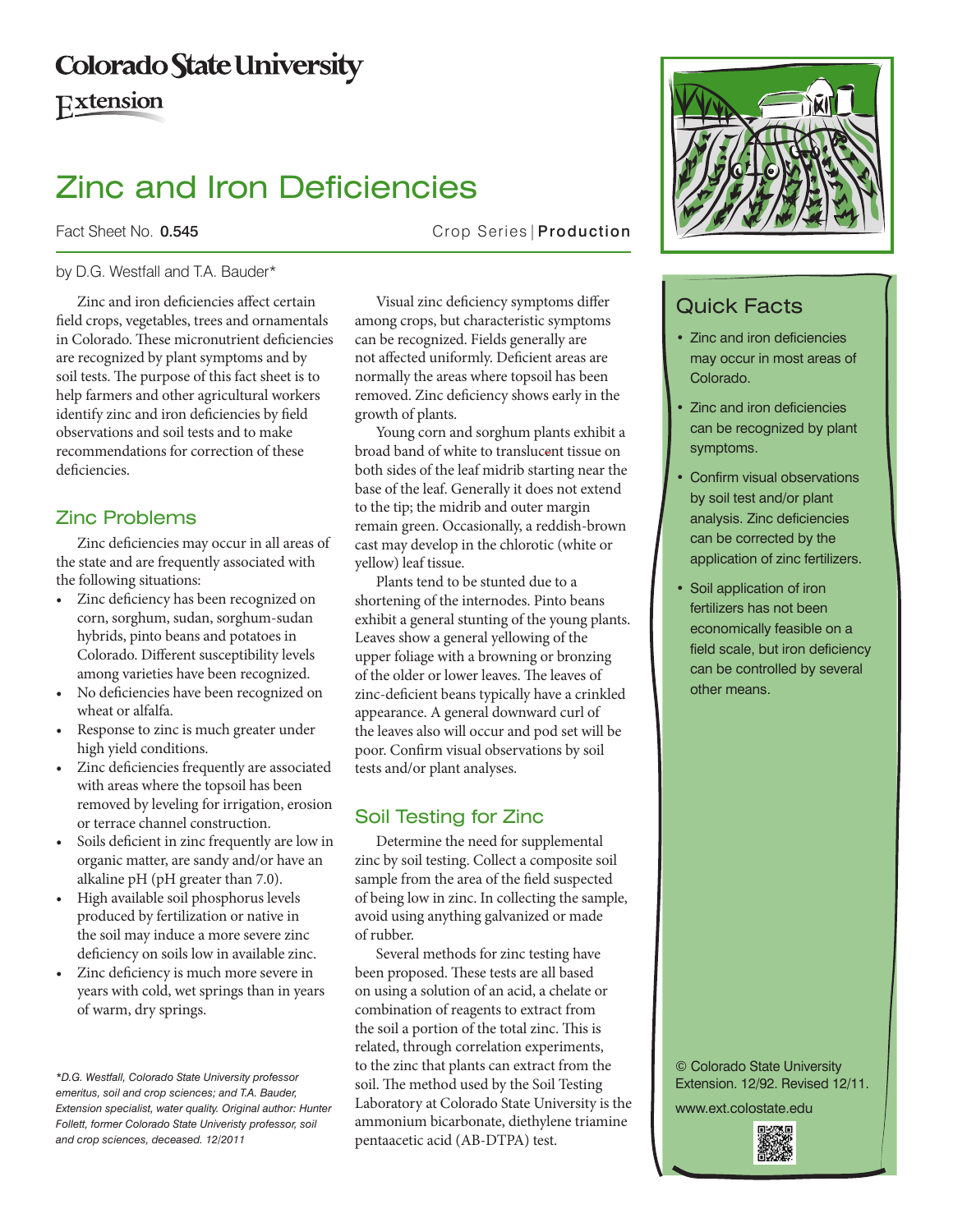#### **Table 1: Zinc recommendations.\***

| <b>AD-DTPA</b><br>extractable zinc<br>as ppm Zn                                     | <b>Irrigated</b>                             | <b>Dryland</b> |
|-------------------------------------------------------------------------------------|----------------------------------------------|----------------|
|                                                                                     | <b>Fertilizer zinc-pounds</b><br>per acre Zn |                |
| Sensitive Crops** (corn, sorghum, sudan,<br>sorghum-sudan hybrids, beans, potatoes) |                                              |                |
| $0-0.9$ low                                                                         | 10                                           | 5              |
| $1.0 - 1.5$ marginal                                                                | 5                                            | n              |
| $>$ 1.5 adequate                                                                    | n                                            | n              |
| <b>Other Crops</b>                                                                  |                                              |                |
| 0-0.5 low-marginal                                                                  | 5                                            | n              |
| $> 0.5$ adequate                                                                    | ი                                            |                |
| *Recommendation is based on the use of zinc                                         |                                              |                |

sulfate as source of zinc. \*\*Following sugar beets, increase soil test

categories by  $50\%$  (low = 0 - 1.4 and marginal  $= 1.5 - 2.2$ .

## Correcting Zinc **Deficiencies**

Zinc deficiency is readily corrected by application of zinc fertilizers (Table 1). Considerable research with zinc has been conducted by Colorado State University, as well as other universities, during the last 20 years. The following recommendations for zinc fertilization are based on this research data.

Zinc fertilizer applications can be either banded at planting or broadcast pre-plant with little difference in response when applied at an adequate rate. Generally, broadcast-plowdown is the most effective method of application. Banding may be preferred in situations of shallow or minimum tillage. One application of 5 to 10 pounds Zn per acre, 15 to 30 pounds



Figure 1. Zinc deficiency in corn. Credit: H. Follett

of zinc sulfate (36 percent Zn) should be sufficient for two or three years of production. However, test the soil again to adjust the zinc recommendation for following years.

In season, zinc deficiency may be corrected by spraying the crop with a 0.5 percent zinc sulfate solution (1 percent for potatoes) at the rate of 20 to 30 gallons per acre. A 0.5 percent solution is prepared by adding 4½ pounds zinc sulfate (36 percent Zn) to 100 gallons of water. Include a surfactant (wetting agent). Foliar applications are effective in greening foliage but are not as effective in producing yield response. Consider them as a salvage measure.

The most common inorganic source is zinc sulfate. It is considered an excellent source of zinc whether applied as a granular material in a bulk blend or incorporated into solid or liquid fertilizers. Zinc oxide is another inorganic source of zinc that is effective when incorporated into solid or liquid fertilizers. Avoid applying granular zinc oxide on calcareous soils due to its low solubility. Zinc fertilizers should be at least 40-50% water soluble to supply adequate plant available zinc. Organic zinc sources (chelates) also are available and generally are more effective per pound of zinc than inorganic sources. Some of these materials have been shown to be three to five times as effective as the inorganic sources. Effective zinc chelates may be used at about onethird the rate of inorganic products.

Manure applications are quite effective in eliminating zinc deficiency problems when applied at the rate of 15 to 20 tons per acre.

# Iron Problems

Iron deficiencies may occur in all areas of the state and are frequently associated with the following situations:

- Iron deficiency appears in irregular areas of the field associated with areas of high soil pH, free calcium carbonate and low organic matter.
- Areas frequently have had the topsoil removed by erosion or leveling.
- Iron deficiencies are worse in cool, damp springs. Deficiency symptoms are frequently most severe on young seedlings.
- • Sorghum, corn, potatoes and pinto beans are the most severely affected crops. Wheat and alfalfa are the least sensitive. Varietal differences in susceptibility have been recognized within each species.
- Iron deficiency also may be a problem in certain lawns, shrubs, ornamentals and orchards (particularly peach trees). Iron-deficient fields, when viewed from

a distance, exhibit irregularly-shaped yellow areas. Because iron is not translocated in the plant, deficiency symptoms appear on the new growth first. Iron deficiency on

#### **Table 2: Interpretation of the AB-DTPA extractable iron test.**

| Test values in ppm <sup>1</sup>                                                                  | <b>Irrigated and</b><br>dryland |  |
|--------------------------------------------------------------------------------------------------|---------------------------------|--|
| $0 - 3.0$                                                                                        | low                             |  |
| $3.1 - 5.0$                                                                                      | marginal                        |  |
| above 5.0                                                                                        | adequate                        |  |
| <sup>1</sup> Values below 10.0 ppm are classified as<br>deficient for turf and many ornamentals. |                                 |  |

individual plants is characterized by yellow leaves with dark green veins (interveinal chlorosis). On corn and sorghum, this gives the plants a definite striped appearance. If the condition is severe, the whole plant may be affected and turn a very light yellow or even white. In many cases where moderate deficiencies occur early in the season, plants tend to recover later.

# Soil Testing for Iron

The AB-DTPA extraction procedure used for zinc allows the determination of iron on the same extract. Collect soil samples for the iron test from the areas of the field that are suspected of being deficient. Collecting a composite sample from the entire field will not reflect the condition in the eroded or leveled areas. The AB-DTPA extractant brings into solution a portion of the iron in the soil that is related to that potentially available for plant uptake. The test levels have been interpreted through experiments and observations of plant growth on soils with a range of extractable iron levels (Table 2).